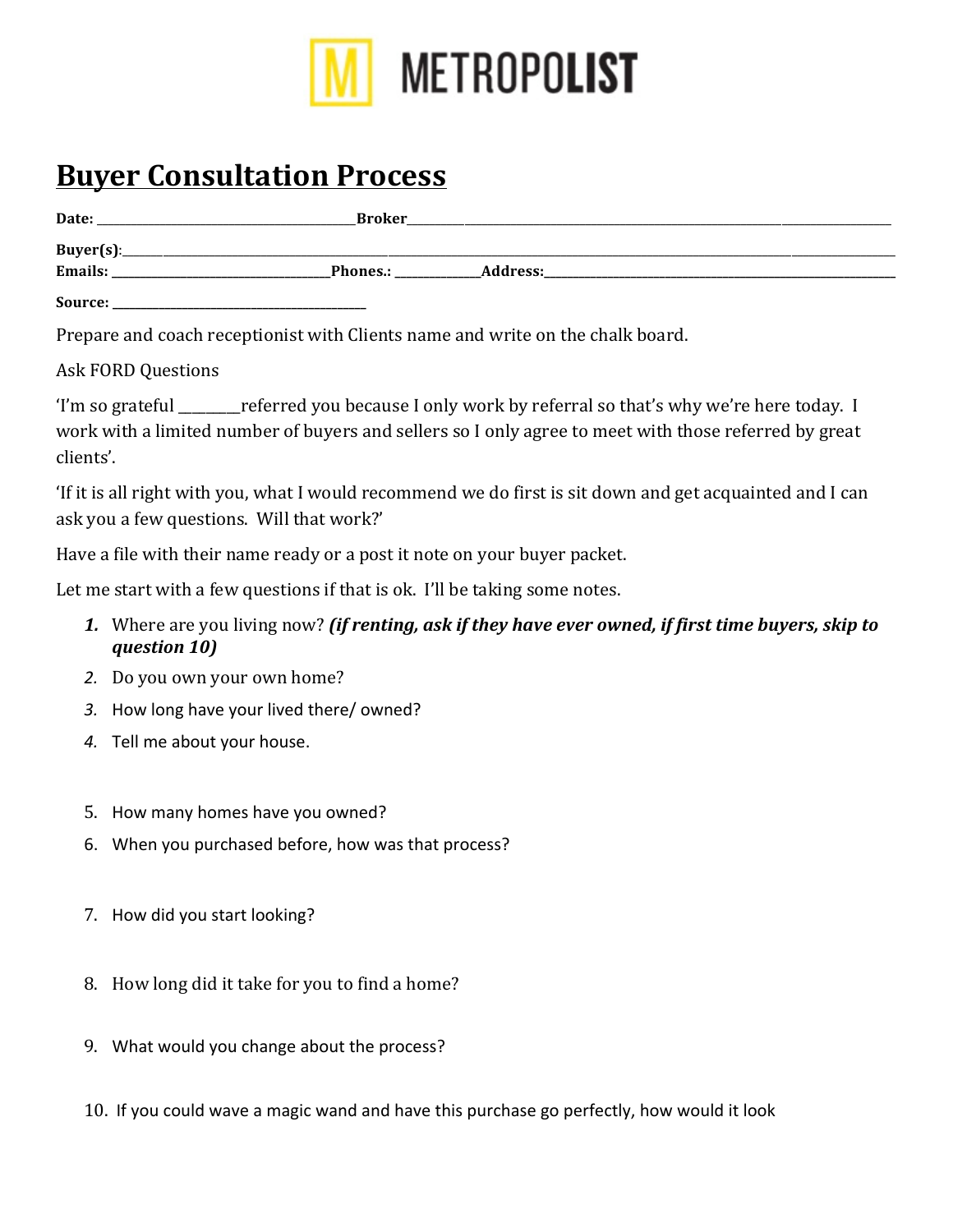- 11. Are you familiar with our current market?
- 12. Will you be paying cash or financing? Are there other decision makers or anyone contributing financially to your purchase? Do you have a lender?

### Present buyer hand-outs, folder, trifold, brochures etc.

### **Discuss Buyers Agency Agreement here**

### **Funnel Process**

My goal is to help you find the right home, making sure you don't miss any possible matches, that we don't waste your time looking at things that don't fit your criteria and ultimately make sure you don't pay too much. I do this using the Funnel Process. May I show you how that works?

This process can be overwhelming if you think of it as a process of **SELECTION**.

So let's start with homes you have already identified and then add. All goes into the funnel casting a wide net and then filtering it down into likely candidates for your next home.





This process is one of elimination. We are trying to identify your top 3 homes.

#### Let's talk Whys and What's

People by their whys not their what's. So let's determine your whys. Hand out pieces of paper and have them write down up to 5 what's and also the why behind it. Then discuss.

What's **What's**